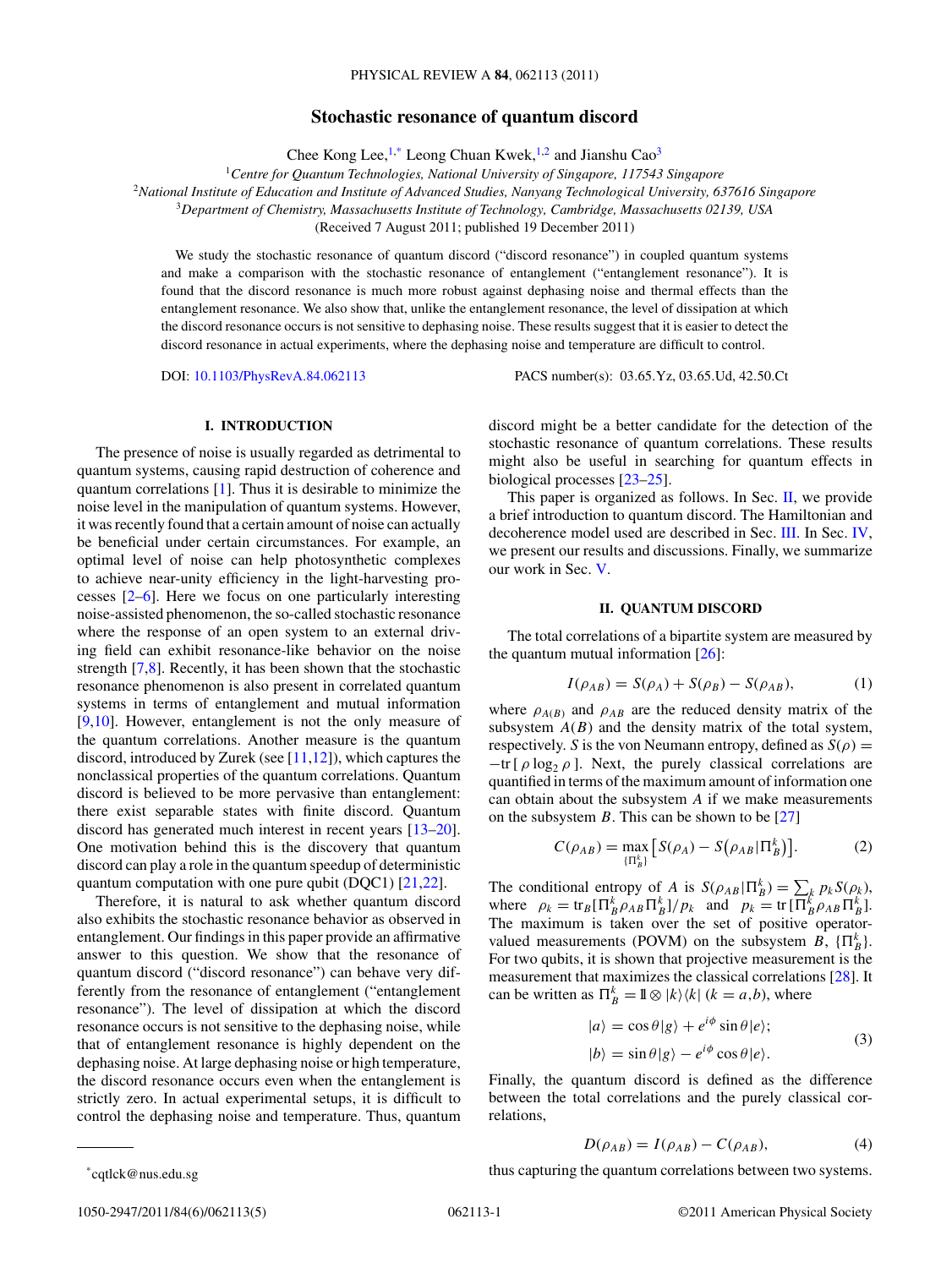## **III. MODEL**

<span id="page-1-0"></span>We study a chain of *N* identical coupled qubits, each of which is independently driven by an external field of frequency  $\omega$  and strength  $\Omega$ . The Hamiltonian of the system can be written as (we set  $\hbar = 1$ )

$$
H(t) = \omega_0 \sum_{j=1}^{N} \sigma_j^+ \sigma_j^- + J \sum_{j=1}^{N-1} (\sigma_j^+ \sigma_{j+1}^- + \sigma_j^- \sigma_{j+1}^+)
$$
  
+  $\Omega \cos(\omega t) \sum_{j=1}^{N} \sigma_j^x$ , (5)

where  $\sigma_i^+ = |e\rangle\langle g|$  is the usual creation operator of the *i*th qubit.

The qubits are also subject to local dissipation and dephasing noise due to the coupling to the environment. The evolution of the system is governed by the Linblad master equation within the usual Born-Markov approximation [\[29,30\]](#page-4-0)

$$
\dot{\rho}(t) = i[\rho, H(t)] + \frac{\Gamma}{2} \sum_{j=1}^{N} [2\sigma_j^+ \sigma_j^- \rho \sigma_j^+ \sigma_j^- - \{\sigma_j^+ \sigma_j^-, \rho\}]
$$
  
+ 
$$
\frac{\gamma}{2} \sum_{j=1}^{N} (\bar{n} + 1)[2\sigma_j^- \rho \sigma_j^+ - \{\sigma_j^+ \sigma_j^-, \rho\}]
$$
  
+ 
$$
\frac{\gamma}{2} \sum_{j=1}^{N} \bar{n} [2\sigma_j^+ \rho \sigma_j^- - \{\sigma_j^- \sigma_j^+, \rho\}],
$$
(6)

where  $\Gamma$  and  $\gamma$  are the dephasing rate and dissipation rate, respectively. Here  $\bar{n} = (e^{\omega_0/k_B T} - 1)^{-1}$  is the average quanta number in the environment. We next move to the rotating frame under the unitary transformation  $U(t)$  =  $\exp(-i\omega_0 t \sum_{j=1}^N \sigma_j^+ \sigma_j^-)$ . Assuming rotating wave approximation and zero detuning,  $\omega_0 = \omega$ , we have the Hamiltonian in the interaction picture,  $H_I = \omega_0 \sum_{j=1}^{N} \sigma_j^+ \sigma_j^- +$ *J*  $\sum_{j=1}^{N-1} (\sigma_j^+ \sigma_{j+1}^- + \sigma_j^- \sigma_{j+1}^+) + \frac{\Omega}{2} \sum_{j=1}^{N} \sigma_j^x$ . The other terms in the master equation, Eq. (6), remain unchanged under the transformation.

### **IV. RESULTS AND DISCUSSIONS**

We first consider the simplest case where  $N = 2$  and  $T = 0$ . The analytical solution to the steady state can only be obtained in certain limiting cases. At zero dissipation,  $\gamma = 0$ , the steady state is maximally mixed,  $\rho(\infty) = 1/4$ , and obviously has zero entanglement and quantum discord. At the other limit,  $\Gamma = 0$ , the steady-sate solution in the basis  $\{ |ee\rangle, |eg\rangle, |ge\rangle, |gg\rangle \}$  is given by

$$
\rho_{11} = \frac{\Omega^4}{z}, \quad \rho_{22} = \frac{a\Omega^2}{z}, \quad \rho_{33} = \frac{a\Omega^2}{z},
$$
  
\n
$$
\rho_{44} = 1 - \rho_{11} - \rho_{22} - \rho_{33},
$$
  
\n
$$
\rho_{12} = \rho_{13} = -i\frac{\Omega^3 \gamma}{z}, \quad \rho_{14} = \frac{-\Omega^2 \gamma^2 + i2J\Omega^2 \gamma}{z}, \quad (7)
$$
  
\n
$$
\rho_{23} = \frac{\Omega^2 \gamma^2}{z}, \quad \rho_{24} = \rho_{34} = -\frac{2J\Omega \gamma^2 + ia\Omega \gamma}{z},
$$
  
\nwhere  $a = \Omega^2 + \gamma^2$  and  $z = 4a\Omega^2 + 4J^2\gamma^2 + \gamma^4$ .



FIG. 1. Steady-state quantum discord (solid lines) and entanglement (dashed lines) between the qubits plotted against dissipation rate  $\gamma$  for  $N = 2$ ,  $J = 0.2\omega_0$ ,  $\Omega = 0.1\omega_0$ , and  $\bar{n} = 0$ . Both quantum correlations exhibit resonance behaviors. Insets are the quantum discord (solid lines) and the entanglement (dashed lines) between qubit 1 and the environment, according to Eq. [\(8\)](#page-2-0). (a) At  $\Gamma = 0$ . (b) At  $\Gamma = 0.15\omega_0$ , the discord resonance occurs when the entanglement is strictly zero, as pointed by the dotted arrow.

We use the entanglement of formation as the measure of entanglement [\[32,33\]](#page-4-0). The entanglement and quantum discord of the state in Eq. (7) are plotted against dissipation strength in Fig.  $1(a)$ . Both the quantum discord and entanglement exhibit stochastic resonance behavior: they first increase as dissipation rises, reaching a maximum at an optimal dissipation level, then decrease monotonically with dissipation. This rather counterintuitive phenomenon can be easily understood by a "cooling" mechanism: The steady state becomes maximally mixed in the limit of zero dissipation  $\gamma \to 0$ , as all the coherence is lost to the heat bath. As dissipation increases, the off-diagonal terms become nonzero, and the coherence of the system is restored, which is essential for nonzero entanglement and discord. This is due to that fact that the zero-temperature bath "cools" the joint system toward the individual ground state,  $|gg\rangle\langle gg|$ . The coherence is then restored by the application of the continuous coherent excitation. The correlations can then be reestablished by the qubitqubit interaction. The balance between the dissipation and the continuous coherent excitation provides the steady-state correlations between the qubits. However, if the dissipation is too strong, the system approaches the separable ground state; consequently, both the entanglement and discord decrease to zero asymptotically.

Though both quantum correlations exhibit stochastic resonance behavior, the discord resonance differs significantly from the entanglement resonance. First, discord is always positive for any finite dissipation, while the state remains separable below a certain threshold of dissipation. This situation is similar to the Werner state,  $\rho_w = (1 - p)\frac{1}{4} + p |\Phi^+\rangle \langle \Phi^+|$ , where  $|\Phi^+\rangle = (|ee\rangle + |gg\rangle)/\sqrt{2}$ . The discord of the Werner state is always positive for  $p > 0$ , while the state remains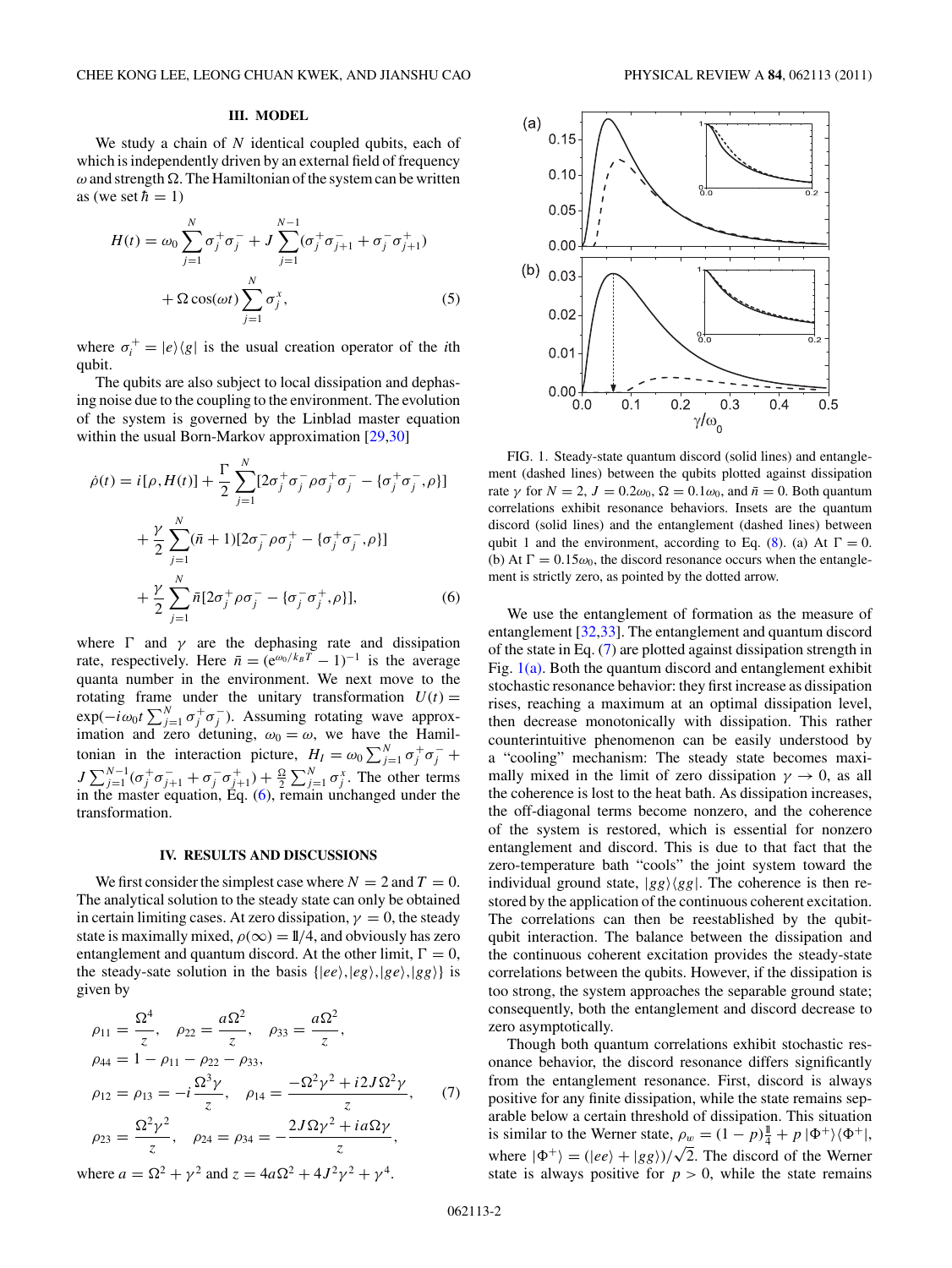<span id="page-2-0"></span>

FIG. 2. Steady-state entanglement *E* and discord *D* plotted as a function of dissipation rate  $\gamma$  and dephasing noise  $\Gamma$  for  $N = 2$ ,  $J =$  $0.2\omega_0$ ,  $\Omega = 0.1\omega_0$ , and  $\bar{n} = 0$ . At a fixed dissipation rate, the steadystate entanglement and discord decay monotonically as a function of dephasing rate. On the other hand, the steady-state entanglement and discord exhibit a nonmonotonic behavior as a function of the dissipation rate, a signature of stochastic resonance. It is also observed that the entanglement resonance [thick line in (a)] occurs at increasing *γ* as  $\Gamma$  increases, while the discord resonance [thick line in (b)] is less sensitive to  $\Gamma$ : it always occurs at  $\gamma \approx 0.05\omega_0 - 0.07\omega_0$ .

separable for  $p < 1/3$ . It is observed that the entanglement resonance occurs at increasing dissipation with increasing dephasing noise [see Fig. 2 (a)], while the discord resonance is not sensitive to dephasing noise: it occurs at about the same level of dissipation, regardless of dephasing noise [see Fig.  $2(b)$ ]. It is also found that the discord resonance always occurs at smaller dissipation than the entanglement resonance. If the dephasing noise is strong enough, the discord resonance even occurs while the entanglement is strictly zero, as seen in Fig. [1\(b\).](#page-1-0) In fact, entanglement remains zero for all values of dissipation when the dephasing noise is too strong (not shown), and yet discord resonance can still be observed. The above situations can be vividly illustrated in the pictorial representation of the set of states in Fig. 3.

At zero temperature, the qubits and the environment form a tripartite pure state. Therefore, the entanglement and quantum discord between qubit 1 and the environment can be respectively written as [\[16,34\]](#page-4-0)

$$
E(\rho_{1,E}) = D(\rho_{1,2}) - S(\rho_{1,E}|\rho_E),
$$
  
\n
$$
D(\rho_{1,E}) = E(\rho_{1,2}) - S(\rho_{1,E}|\rho_E),
$$
\n(8)

where  $E(\rho_{1,2})$  and  $D(\rho_{1,2})$  are the entanglement and quantum discord between the qubits, respectively.  $S(\rho_{1,E}|\rho_E)$  =  $S(\rho_{1,E}) - S(\rho_E)$  is the conditional entropy between qubit 1 and the environment. Since the total system is in a pure state, we have  $S(\rho_{1,E}) = S(\rho_2)$  and  $S(\rho_E) = S(\rho_{1,2})$ . The above



FIG. 3. Two-dimensional schematic representation of the set of all possible states [\[31\]](#page-4-0), enclosed by the outer circle. It contains the set of separable states (grey area) and nonseparable states (white area). The states with zero discord are connected and have measure zero; they are represented by the black solid lines, with  $\rho = 1/4$  at the center. Pure separable states lie at the tips of the star array. The steady state starts from the center,  $1/4$ , and goes to  $|gg\rangle\langle gg|$  as dissipation increases from zero to infinity (denoted by dashed lines a and b). Line a shows that the discord resonance (DR) occurs at the point farthest from the black lines, whereas the entanglement resonance (ER) occurs at the point farthest from the grey area. Line b shows that for large dephasing noise or high temperature, the state remains in the separable set, while DR can still occur.

quantities are plotted in the insets of Fig. [1.](#page-1-0) Both quantities decay monotonically as a function of dissipation  $\gamma$ . At  $\gamma \to 0$ , qubit 1 is maximally entangled with the environment, and thus its reduced density matrix is maximally mixed. As *γ* increases, the entanglement with the bath decreases as the qubit approaches the ground state.

To gain more insights, we use a simple state that is amenable to analytic analysis. The steady state resembles the Werner state at small dissipation and approaches the ground state at large dissipation. This observation motivates us to propose the following state:

$$
\rho = (1 - p_1) \left[ (1 - p_1) \frac{1}{4} + p_1 \rho_{\text{ent}} \right] + p_1 |gg\rangle\langle gg|, \quad (9)
$$

where  $0 \leqslant p_1 \leqslant 1$  and  $\rho_{ent}$  is an entangled state. The parameter  $p_1$  captures the effect of the dissipation;  $p_1 = 0$  corresponds to  $\gamma = 0$ , where the state is maximally mixed. At the limit of  $p_1 = 1$ , the system is in the ground state, corresponding to  $\gamma \to \infty$ . We first choose the entangled state to be the Bell



FIG. 4. The quantum discord (solid line) and entanglement (dashed line) of the state given in Eq. (9), with  $\rho_{ent} = |\Phi^+\rangle\langle\Phi^+|$ .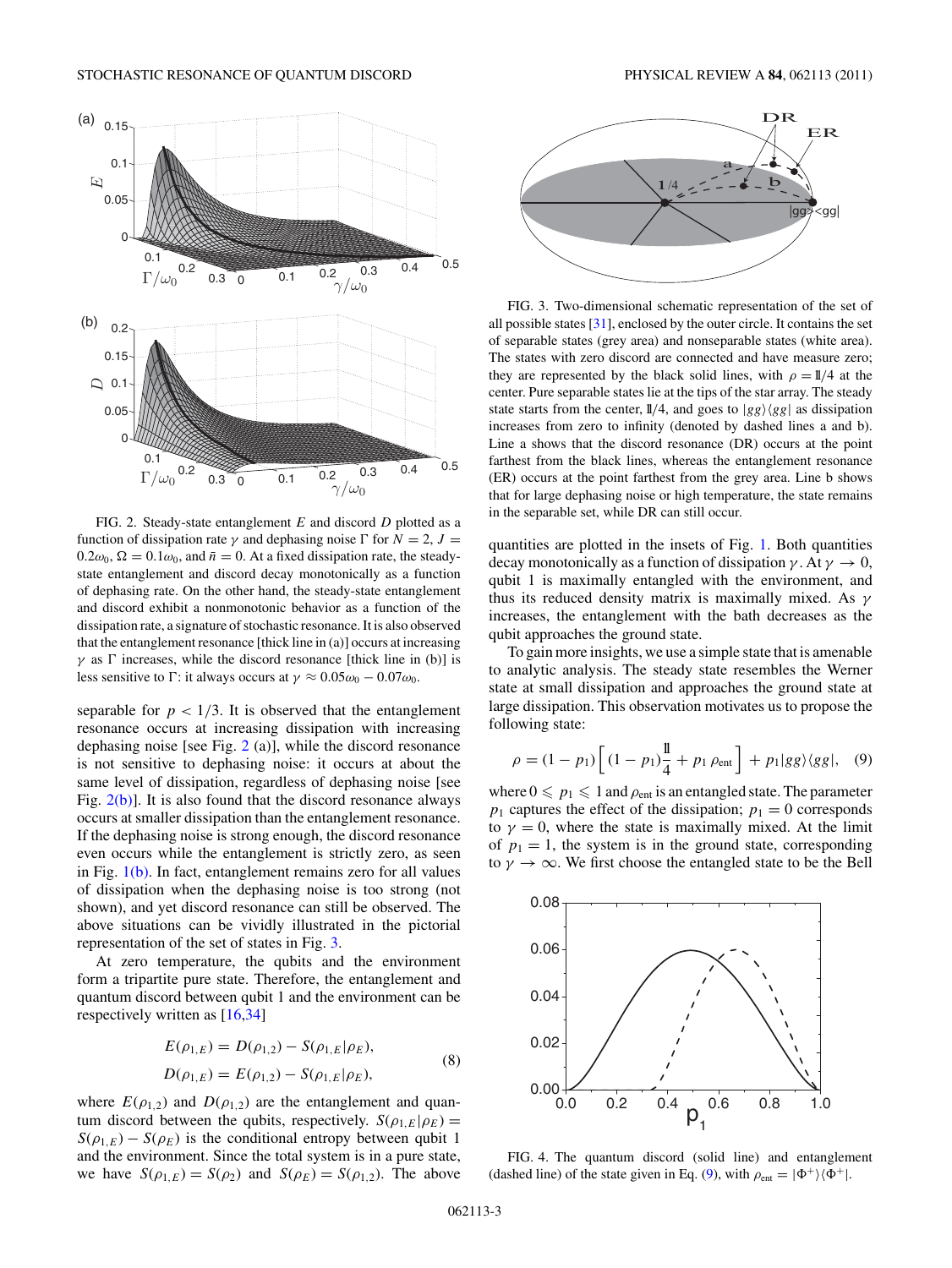<span id="page-3-0"></span>

FIG. 5. The peak values of discord resonance (solid line) and entanglement resonance (dashed line) vs the average quanta number (temperature) at  $N = 2$ ,  $\gamma = 0.1\omega_0$ ,  $\Gamma = 0$ ,  $J = 0.2\omega_0$ , and  $\Omega =$  $0.1\omega_0$ . The entanglement resonance vanishes at finite temperature, while the discord resonance persists even at high temperature, with its peak values decreasing asymptotically.

state,  $\rho_{ent} = |\Phi^+\rangle\langle\Phi^+|$ . The entanglement and discord of this state as a function of  $p_1$  are plotted in Fig. [4.](#page-2-0) The resonance behavior is similar to what is observed in our model. The discord resonance occurs at  $p_1 = 0.5$ , where the values of the off-diagonal terms are maximal. However, the maximum of the entanglements is at a larger value of  $p_1 = 2/3$ . This choice of entangled state *ρ*ent makes the maximum values of entanglement and discord comparable.

If a nonmaximally entangled state is chosen, the maximum value of entanglement is usually lower than that of discord. One choice is again the Werner state (with  $p \rightarrow 1 - p$ ),  $\rho_{ent} =$  $p_2\frac{1}{4} + (1 - p_2)|\Phi^+\rangle\langle\Phi^+|$ . The parameter  $p_2$  can be regarded as the dephasing noise, with  $p_2 = 0(1)$  corresponding to  $\Gamma =$  $0(\infty)$ . If one uses negativity as a measure of entanglement [\[33\]](#page-4-0), it is found that the entanglement is maximum at  $p_1^* = \frac{4-3p_2^*}{6(1-p_2)}$ for  $p_2 < 2/3$ ; the state is separable for  $p_2 \ge 2/3$ . It has been checked numerically that the location of the maximum is the same even if one uses entanglement of formation as the entanglement measure. From the functional form, it can be seen that the entanglement peaks at larger  $p_1$  as  $p_2$  increases, having the same effect as dephasing noise. Numerical results show that the maximum of discord remains at  $p_1 = 0.5$ throughout.

At finite temperature,  $T \neq 0$ , both steady-state discord and entanglement drop since the cooling mechanism is less effective. The peak values of discord resonance and entanglement resonance as a function of average quanta number (temperature) are plotted in Fig. 5. While the entanglement resonance disappears at finite temperature, the discord resonance persists even at high temperature, with its maximum value decreasing



FIG. 6. The steady-state quantum discord (solid lines) and entanglement (dashed lines) between qubit 1 and qubit 2 in spin chains of (a) four, (b) five, and (c) six qubits for  $\Gamma = 0$ ,  $J = 0.2\omega_0$ ,  $\Omega = 0.1\omega_0$ , and  $\bar{n}=0$ .

asymptotically. This shows that discord resonance is more robust against thermal effects.

Finally, we generalize our results to spin chains of four, five, and six qubits. The results are plotted in Fig. 6. It is observed that the behavior of the discord resonance and entanglement resonance is similar to what is observed in a two-qubit chain. Thus, our results should also hold for spin chains of arbitrary length and possibly coupled qubits of any configuration.

## **V. CONCLUSION**

To summarize, we study the stochastic resonance of quantum discord and make a comparison with that of entanglement. It is found that, unlike the entanglement resonance, the level of dissipation at which the discord resonance occurs is not sensitive to dephasing noise. It is also much more robust against dephasing noise and thermal effects than the entanglement resonance. Therefore, it should be easier to detect discord resonance in experiments, where the dephasing noise and temperature might be difficult to control. Our results might find applications in the search for quantum effects in biological processes, where the molecules might be too "warm and wet" for steady-state entanglement to survive [\[23–25\]](#page-4-0).

### **ACKNOWLEDGMENTS**

The Centre for Quantum Technologies is a Research Centre of Excellence funded by the Ministry of Education and the National Research Foundation of Singapore. J.C. acknowledges support from NSF (Grant No. CHE-1112825) and DARPA (Grant No. N99001-10-1-4063). J.C. is also supported as part of the Center for Excitonics, an Energy Frontier Research Center funded by the US Department of Energy, Office of Science, Office of Basic Energy Sciences under Award No. DE-SC0001088. C.K.L. is grateful to Bobby Tan for fruitful discussions.

- [1] T. Yu and J. H. Eberly, Science **323**[, 598 \(2009\).](http://dx.doi.org/10.1126/science.1167343)
- [2] M. B. Plenio and S. F. Huelga, New J. Phys. **10**[, 113019 \(2008\).](http://dx.doi.org/10.1088/1367-2630/10/11/113019)
- [3] M. Mohseni, P. Rebentrost, S. Lloyd, and A. Aspuru-Guzik, J. Chem. Phys. **129**[, 174106 \(2008\).](http://dx.doi.org/10.1063/1.3002335)
- [4] F. Caruso, A. W. Chin, A. Datta, S. F. Huelga, and M. B. Plenio, J. Chem. Phys. **131**[, 105106 \(2009\).](http://dx.doi.org/10.1063/1.3223548)
- [5] J. Cao and R. J. Silbey, [J. Phys. Chem. A](http://dx.doi.org/10.1021/jp9032589) **113**, 13825 [\(2009\).](http://dx.doi.org/10.1021/jp9032589)